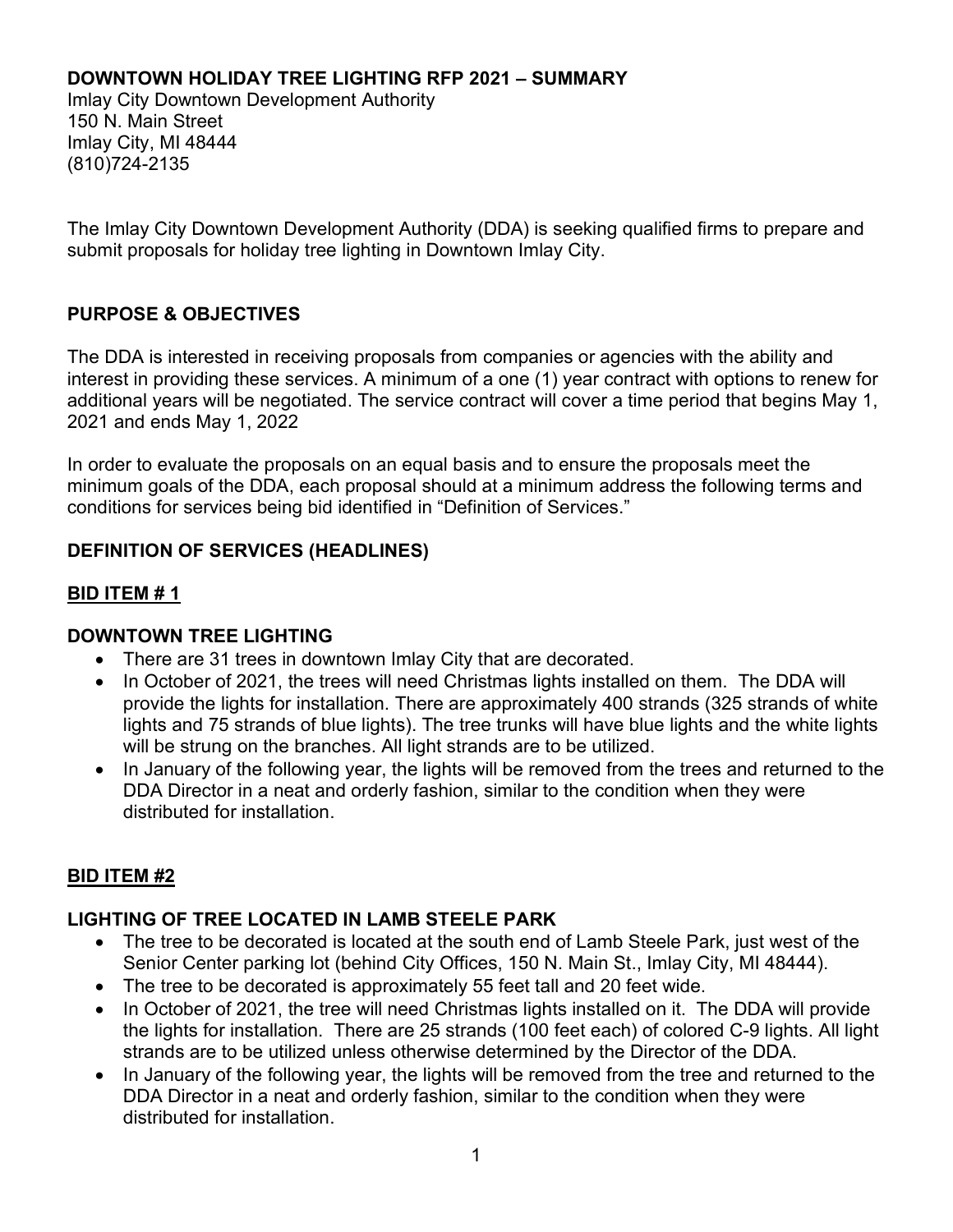## TIMELINE

- Advertisement of RFP during the week of March 1, 2021
- Bids due March 31, 2021 by 12:00 p.m.
- Opening of bids March 31, 2021 at 12:00 p.m.
- Contract granted / approved at the April 2021 DDA Meeting / City Commission Meeting
- Amendments to the cost of services can be done before the adoption of the DDA's budget for the fiscal year 2021/2022.

## EMPLOYEES

The successful contract shall provide the name and phone number of a supervisor dedicated to the City's downtown lighting program. The successful Contractor shall provide all other staff contacts that will be responsible for the implementation of the contract during the life of the contract. All employees shall be the responsibility of the Contractor, who shall be solely responsible for the terms and conditions of their employment and remuneration. The Contractor agrees that all employees shall meet the DDA's standard of appearance and etiquette, adhering to the same regulations that are promulgated by the City with respect to the department of its employees. Each employee shall wear a clearly identifiable uniform that has been approved by the DDA. Each employee will be in possession of a valid Michigan operator's, chauffeur's, or other license appropriate for the type of vehicle or equipment that is being operated. The DDA reserves the right to refuse the service of any employee of the Contractor who does not meet the standards stipulated herein. Contractor shall be responsible for replacement of said employee immediately so as not to disrupt services.

## MATERIALS AND EQUIPMENT

The successful Contractor will provide all items used in the course of providing the requested services as set forth in this document. The Contractor shall be solely responsible for all repairs, maintenance and storage of vehicles and/or equipment used in the course of providing the requested services set forth in this document.

#### HOLD HARMLESS

The successful Contractor herby agrees and undertakes to indemnify and save the City and DDA harmless of and from all claims, demands, and rights of action of every name, nature and description whether arising under State or Federal statues, or at common law, for injury or alleged injury to persons whether employees of the City, or the Contractor, or to third parties, and for damages or alleged damage to property regardless of to whom it may belong, in whose custody it may be, arising through, on account of, or out of this agreement and formed negligently or otherwise. The Contractor will, upon notice from the City, settle, adjust or defend the same at its sole cost and expense, and without expense to the City, and will pay any judgment rendered therein, together with costs of the court.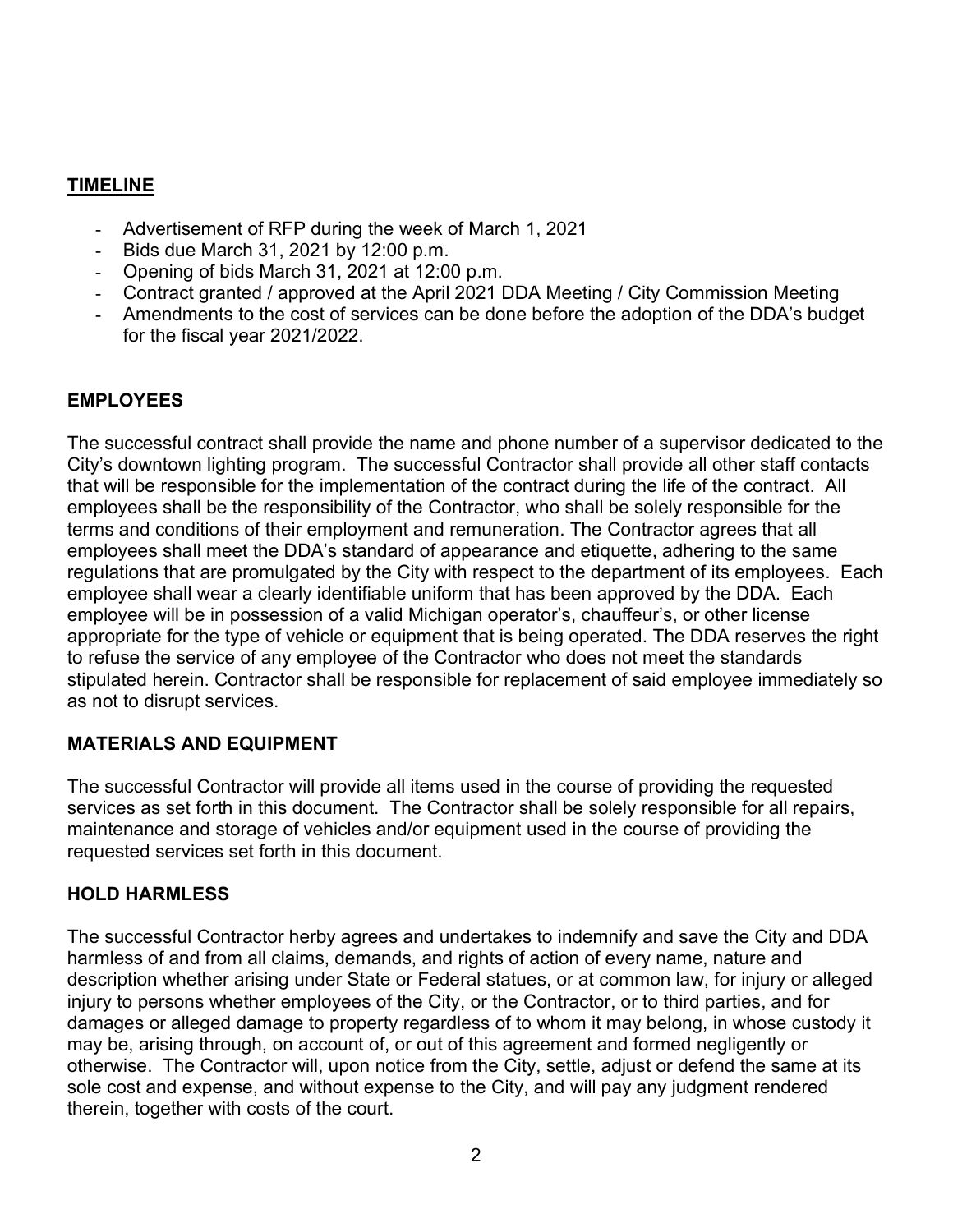### HOURS OF PERFORMANCE

The successful Contractor shall identify the number of personnel that will be provided to perform each bid item, the hours and days of the week that they will be working (unless specifically indicated in this document) and an anticipated work schedule. Neither the workers nor the services they are providing shall be conducted as to interfere with a business or its customers.

# COSTS

The successful Contractor shall provide a cost breakdown for each item being bid.

## REFERENCES AND EXPERIENCE

In addition to adhering to the above terms and conditions, the prospective Contractor should be able to provide the following:

- A demonstrated knowledge and the ability to undertake and perform the services being requested upon which the bid is being provided.
- A brief company history and background with regard to company reliability, experience and the ability of service persons directly employed or supervised by the Contractor to render prompt and satisfactory service. The background should include a list of references.
- A list of the roles and responsibilities of the individual who will be directly involved with the supervision of the persons providing the service or services.

## LICENSE(S), PERMITS AND INSURANCE

The successful Contractor shall maintain and provide copies of all required or necessary licenses, City, State and Federal. The Contractor shall obtain and pay for any permits, fees and assessments required by the City of Imlay City for the execution of the work. A proof of the following insurances must be received by the DDA before work can be done:

- Workers' Compensation Coverage (Statutory)
- Employers Liability Coverage (\$500,000)
- Commercial General Liability (\$1,000,000) and
- Automobile Liability (\$1,000,000)

## START UP

The term of the contract shall be from May 1, 2021 through May 1, 2022. The successful Contractor shall be prepared to start with all services on May 1, 2021.

## EVALUATION

The following process will be utilized in the selection of a firm for this project:

- 1. A firm shall submit its response to this request for proposals to the DDA by 12:00 p.m. on Wednesday, March 31, 2021.
- 2. The DDA Director will review all proposals at the time of bid openings. Proposals deemed to be in the best interest of the DDA shall be selected for a phone call and/or walk through of the downtown.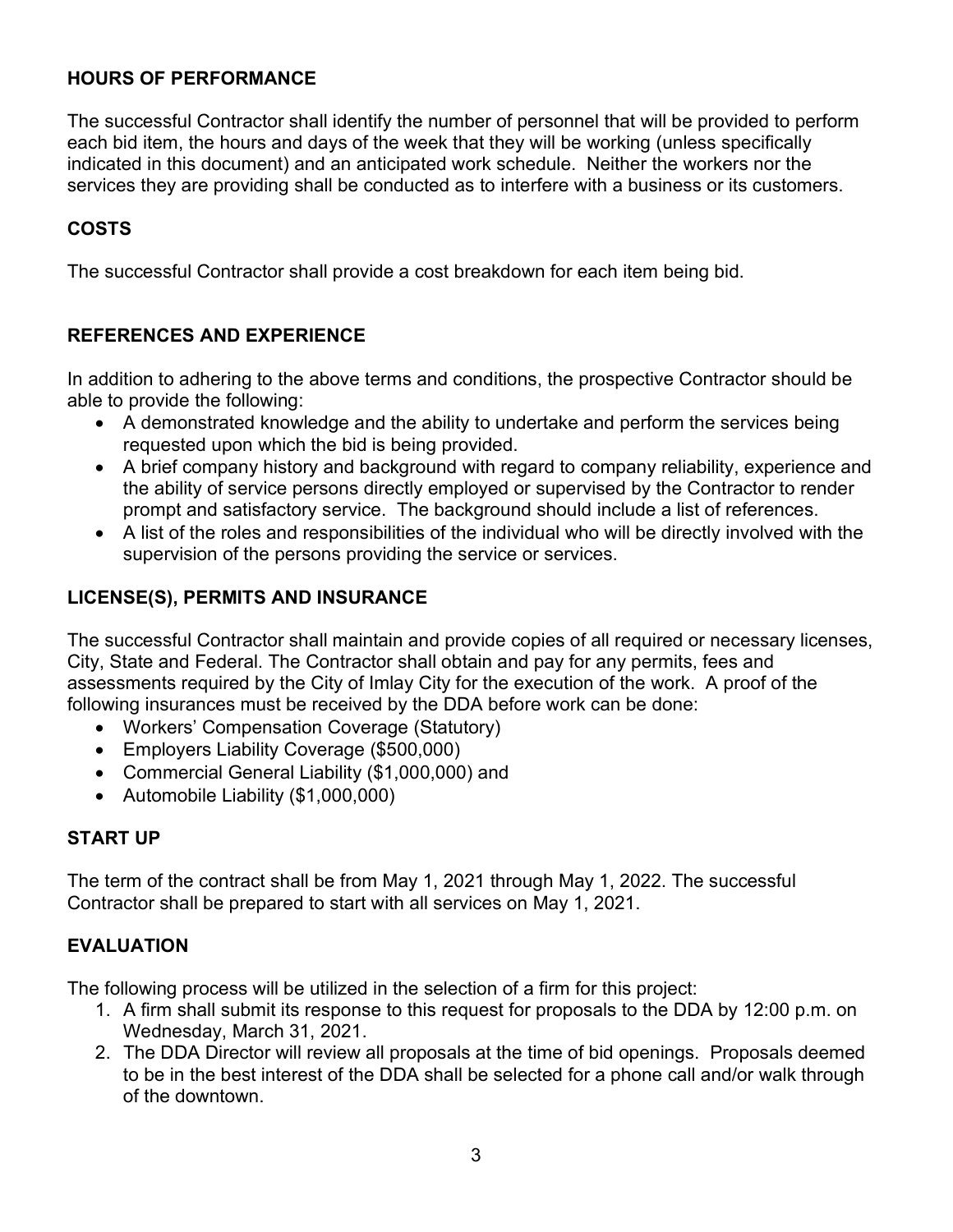- 3. Upon completion of phone calls and walk through, the DDA Director intends to select a "preferred firm" with any and all of the bid request items. If an agreement/contract cannot be reached with the first selection, the DDA reserves the right to terminate discussions and begin negotiating with another applicant. The agreement/contract will be executed with a single entity, but this does not preclude a consortium effort. Any necessary clarifications and/or adjustments to bid items and required services shall take place during such negotiations.
- 4. The agreement/contract will then be reviewed and approved by the DDA Board of Directors.

Selection criteria will include, but are not limited to:

- Estimated costs
- Relevant experience
- Qualifications of selected firms

When the DDA Director selects a final proposal, her recommendation will be forwarded to the DDA Board for action. The DDA reserves the right to reject any and all proposals.

## RESPONSES

Sealed proposals with two (2) copies shall be submitted to the Director of the Imlay City Downtown Development Authority, no later than 12:00 p.m. on Wednesday, March 31, 2021.

Please clearly mark the outside of the response, "2021 Downtown Holiday Tree Lighting" and deliver to:

> City of Imlay City Downtown Development Authority Lorrelei Natke, Director 150 N. Main Street Imlay City, MI 48444